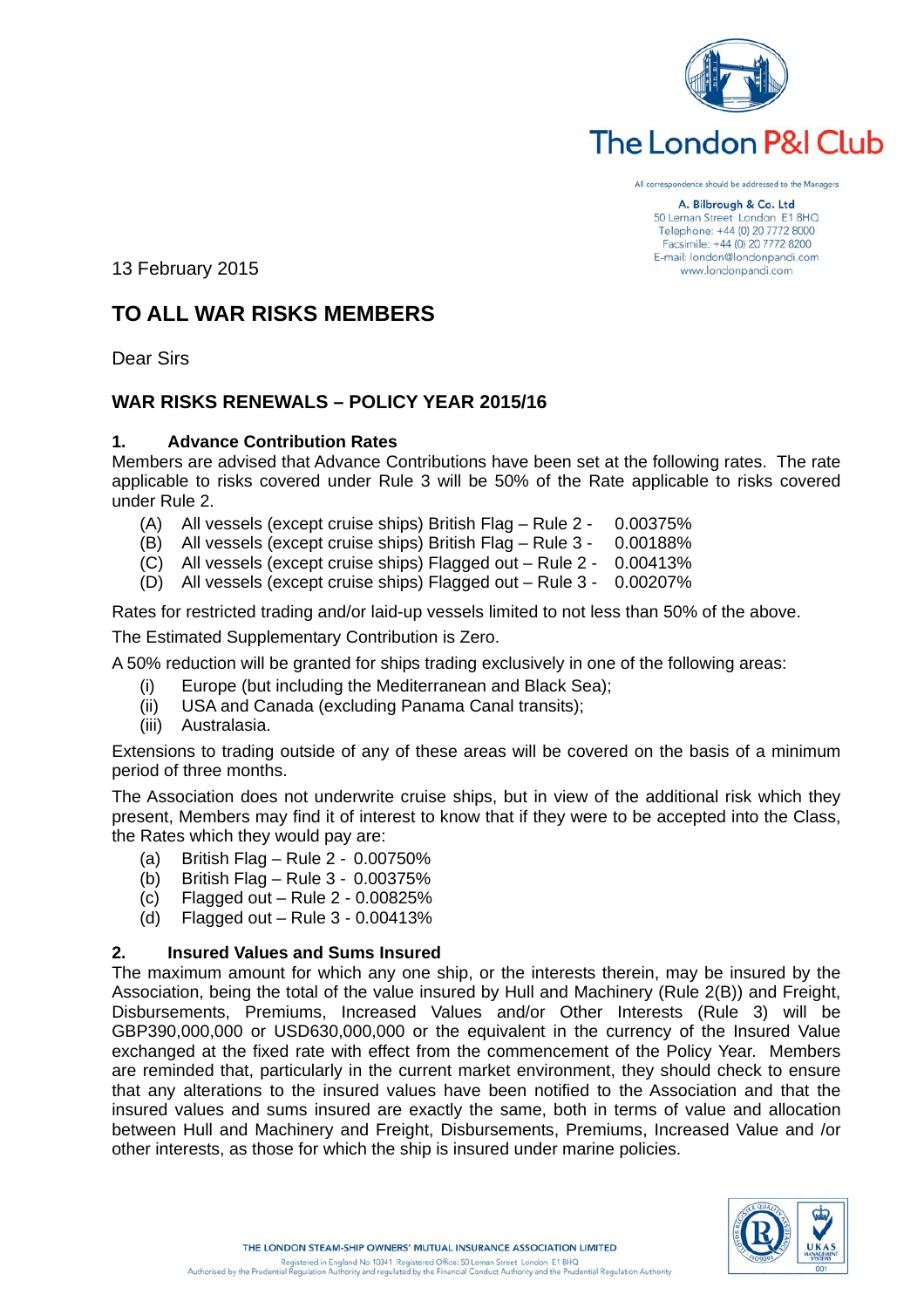It should be borne in mind that under the terms of the Reinsurance Agreement between this Association and Her Majesty's Government, the Insured Value for Queen's Enemy Risks purposes (Rule 2(A)) will usually be the total loss value under Members' marine policies.

# **3. Protection and Indemnity Cover (Rule 2 Part D)**

The limit of liability for claims under Rule 2 Part D will be GBP325,000,000 each ship any one accident or series of accidents arising out of one event, or USD500,000,000 if that is the currency of the ship's insured value and any sum insured.

# **4. Additional Premium Areas**

In accordance with the Association's Rule 19.3 (Class 7 War Risks), the additional premium areas with effect from 00:01 hours GMT on 20 February 2015 are shown in the attached schedule.

# **5. Best Management Practices to Deter Piracy**

The London P&I Club strongly recommends that all Members implement and adopt the Best Management Practices to Deter Piracy in the Gulf of Aden & relevant parts of Indian Ocean, including the registering requirements specified. These practices have been developed by industry and naval forces and should be particularly useful in the preparation of ships' anti-piracy contingency plans. The August 2011 version of the Best Management Practices document is available on The London Club web site:

http://www.londonpandi.com/\_common/updateable/downloads/bmp\_4.pdf

# **6. Sanctions**

The Rules of the 2015/16 Policy Year incorporate the Sanctions Limitation and Exclusion provisions broadly as identified within the Association's Circular of 2 March 2011. The full text is attached. An Insured Owner's insurance may be prejudiced in the event that the Entered Ship is employed in a manner that has or will expose the Association to the risk of sanctions which the Committee in its sole discretion determines may materially affect the Association in any way whatsoever.

In addition, liabilities, costs and expenses that are not recovered under the pooling and/or reinsurance arrangements of the Class by reason of the fact that payment of such claims would expose the other parties to the Pool and/or reinsurers to sanctions are excluded unless the Committee in its sole discretion determines otherwise.

The Association strongly recommends that Members comply with the provisions of the relevant sanctions regimes in order to minimise the risk of their cover being prejudiced or being unable to make a recovery. Compliance will inevitably involve the exercise of due diligence by the Member in relation to any trading involving Iran or other sanctioned countries or with certain designated individuals or companies. Members are referred to the further information and advice available on the Association's website, www.londonpandi.com/sanctions/

# **7. Port of Registry**

Members are also reminded that they should advise the Managers of any change of port of registry.

Yours faithfully A BILBROUGH & CO LTD (MANAGERS)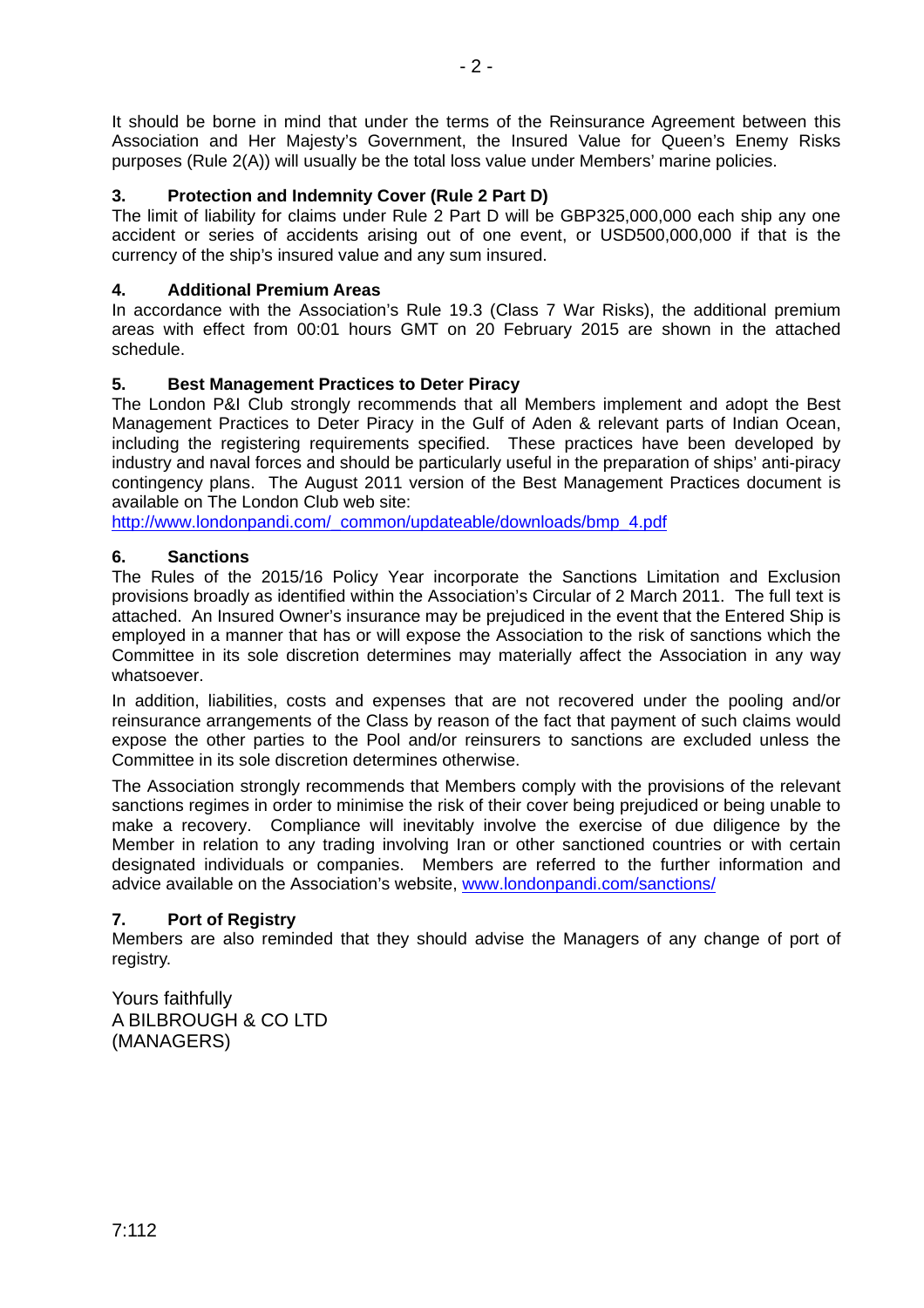#### **The Additional Premium Areas in force at 00:01 hours GMT on 20 February 2015:**

# **Africa**

Benin Eritrea, but only south of 15ºN Gulf of Guinea, but only in respect of the area enclosed by:

1 on the northern side the coast of Benin, Togo and Nigeria

- 2 on the western side a straight line from the border, on the coast, of Ghana and Togo to position latitude 3ºN, longitude 1º10'E
- 3 on the southern side a straight line from there to position latitude 3ºN, longitude 8ºE
- 4 on the eastern side a straight line from there to latitude 4ºN, longitude 8º31'E and then from there to the border, on the coast, of Nigeria and Cameroon.

Libya Nigeria Somalia Togo

#### **Indonesia/Malaysia**

Borneo, north east coast of, between and including Kudat and Tarakan Jakarta

#### **Middle East**

Iran Iraq Israel Lebanon Saudi Arabia **Syria** Yemen

#### **Philippines**

Sulu Archipelago including Jolo

[From Tanjung Bidadari (5º49'·6N, 118º21'·0E) along the east coat of Sabah to Tanjung Bagahak Light (4º56'·5N, 118º38'·3E); thence south-eastwards to Pulau Mataking Light (4º34'·6N, 118º57'·0E); thence southwards to position 3º32'·0N, 118º57'·0E; thence north-eastwards to position 5º50'·0N, 122º31'·0E; thence northwards to position 7º06'·6N, 122º31'·0E; thence westwards to Batorampon Point Light (7°06'.6N, 121°53'.8E); thence west-south-westwards to Tanjung Bidadari.]

# **South America**

Venezuela

#### **Indian Ocean/Arabian Sea/Gulf of Aden/Gulf of Oman/Southern Red Sea**

- (a) On the north-west, by the Red Sea, south of latitude 15ºN
- (b) on the west of the Gulf of Oman by longitude 58ºE
- (c) on the east, longitude 78ºE
- (d) and on the south, latitude 12ºS.

Excepting coastal waters of adjoining territories up to 12 nautical miles offshore unless otherwise provided.

Specific ports, places and coasts should be understood to include harbours, offshore installations, terminals and adjacent waters unless otherwise agreed.